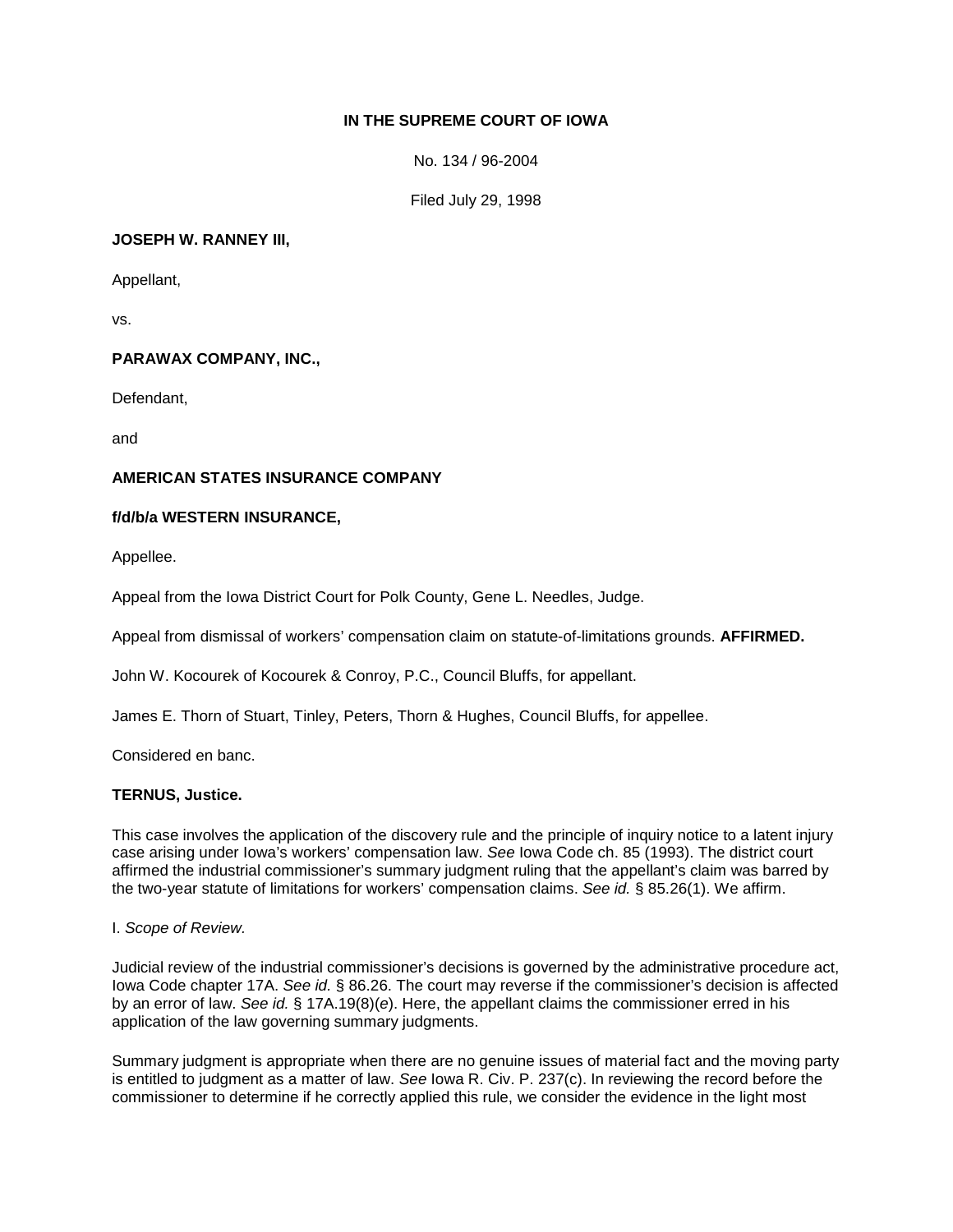favorable to the party opposing the motion for summary judgment. *See DeLaMater v. Marion Civ. Serv. Comm'n*, 554 N.W.2d 875, 877 (Iowa 1996).

### II. *Background Facts and Proceedings.*

The record shows the following facts, when viewed in a light most favorable to the appellant, Joseph W. Ranney III. Ranney worked for the defendant, Parawax Company, Inc., from 1975 through February 1981. During that time he was exposed to toxic materials in the course of his regular duties. In 1985, Ranney became ill and was diagnosed with Hodgkin's disease.

Ranney suspected from the beginning that his condition might be causally connected to his work with toxic chemicals. The physician he first consulted regarding his symptoms made the following statements in a report dated June 26, 1985: "The patient does report working with paint solvents and he associates this work in some manner with these recent episodes. . . . The relationship to the paint solvents is unclear and may suggest an allergic component; however, the unilateral adenopathy and episodic symptoms argue against this." Ranney testified he questioned subsequent treating physicians about a possible connection between his work with chemicals and his disease but none of "the doctors would commit themselves, one way or the other."

Then in 1987, Ranney's wife started law school. Later that year or in 1988, she took a course in which she read cases discussing occupational diseases caused by exposure to chemicals. Ranney and his wife discussed the possibility that his exposure to toxic materials at Parawax caused his condition. Ranney testified he associated his condition to his chemical exposure at that time. It was not until 1991, however, when Ranney asked a new treating physician whether there was a causal link between his work-related exposure and his Hodgkin's disease, that a doctor confirmed Ranney's theory of causation.

This workers' compensation case was filed in 1992 against Ranney's former employer and its workers' compensation carrier, appellee American States Insurance Company. Ranney claimed his Hodgkin's disease was causally connected to his work-related exposure to toxic chemicals. He relied on the discovery rule to extend the two-year statute of limitations applicable to chapter 85 workers' compensation claims.**<sup>1</sup>**

The industrial commissioner granted a motion for summary judgment filed by American States, ruling that the limitations period had expired before Ranney filed his petition for benefits. The commissioner's ruling was affirmed on judicial review by the district court and this appeal followed.

Ranney argues on appeal that the principle of inquiry notice does not apply in latent injury cases. Alternatively, he argues that inquiry notice was not triggered here until he knew facts showing the probable compensable character of his disease. He claims he did not have such facts until 1991 when he obtained an expert medical opinion linking his disease to his chemical exposure.

#### III. *Discussion.*

The resolution of this case requires the application of three related principles of law: the statute of limitations, the discovery rule and inquiry notice. Parawax has the burden to prove its limitations defense; Ranney has the burden to establish any exception to the ordinary limitations period, such as the applicability of the discovery rule. *See Estate of Montag v. T H Agric. & Nutrition Co.*, 509 N.W.2d 469, 470 (Iowa 1993); *Sparks v. Metalcraft, Inc.*, 408 N.W.2d 347, 350 (Iowa 1987).

A. *The statute of limitations and the discovery rule.* A petition for benefits under chapter 85 must be filed "within two years from the date of the occurrence of the injury for which benefits are claimed." Iowa Code § 85.26(1). We have interpreted this statute to mean that the injury occurs when it is discovered. *See Dillinger v. City of Sioux City*, 368 N.W.2d 176, 181 (Iowa 1985). Thus, the two-year limitation period begins to run when "the employee discover[s] or in the exercise of reasonable diligence should . . .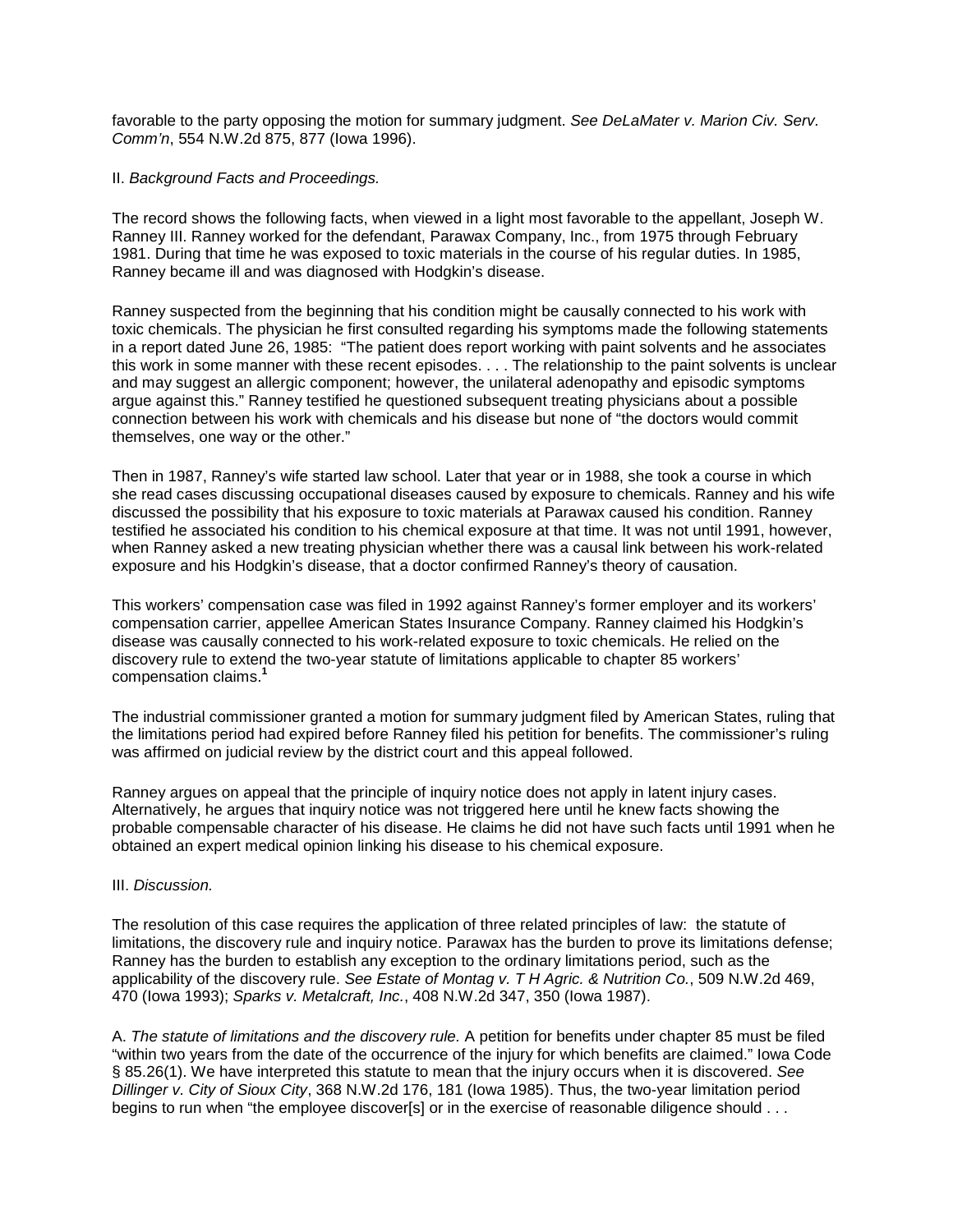discover[] the nature, seriousness and probable compensable character" of his injury or disease. *Orr v. Lewis Cent. Sch. Dist.*, 298 N.W.2d 256, 261 (Iowa 1980).

As applied here, these principles require that Ranney have actual or imputed knowledge of the nature, seriousness and probable compensable character of his disease in order to commence the limitations period. *Cf. Franzen v. Deere & Co.*, 377 N.W.2d 660, 662 (Iowa 1985) (applying discovery rule to tort claim and stating injured person must have "actual or imputed knowledge of all the elements of the action"). There is no dispute that Ranney had actual knowledge of the nature and seriousness of his condition more than two years prior to filing his petition for benefits. The controversy here is whether he had imputed knowledge of the probable compensable nature of his disease, i.e., that his disease was caused by his workplace exposure to toxic chemicals. That brings us to the issue of inquiry notice.

B. *Inquiry notice.* Knowledge is imputed to a claimant when he gains information sufficient to alert a reasonable person of the need to investigate. *See Estate of Montag*, 509 N.W.2d at 470; *Franzen*, 377 N.W.2d at 662. As of that date he is on inquiry notice of all facts that would have been disclosed by a reasonably diligent investigation. *See Franzen*, 377 N.W.2d at 662. We reject Ranney's assertion that inquiry notice does not apply here because he suffered from a latent injury. When Ranney was diagnosed with Hodgkin's disease in 1985, his condition was no longer latent; it was then known. At that point, Ranney was subject to the same duty to investigate as is any other plaintiff who knows he has sustained an injury. Thus, we now turn to an analysis of the inquiry notice rule as applied to the undisputed facts of this case.

The record shows that Ranney suspected from the beginning that his Hodgkin's disease was caused by his work-related exposure to toxic materials. By 1987 or 1988, he learned that chemical exposure can cause disease and that persons suffering from such diseases had successfully sued for damages. He concedes he knew of the *possible* compensable nature of his condition at that time. Ranney claims, however, he was not on inquiry notice until he had facts alerting him to the *probable* compensable nature of his condition. We think that once a claimant knows or should know that his condition is possibly compensable, he has the duty to investigate. *See Roth v. G.D. Searle Co.,* 27 F.3d 1303, 1307 (8th Cir. 1994) (holding that inquiry notice began when the plaintiff "knew or should have known of her injuries and their *possible* connection to her IUD") (emphasis added) (applying Iowa law); *Jones v. Maine Cent. R.R.*, 690 F. Supp. 73, 75-77 (D. Me. 1988) (holding, as a matter of law, that statute of limitations commenced when plaintiffs were diagnosed with hearing loss and "thought," "suspected," or "presumed" it resulted from workplace noise). The purpose of the investigation is to ascertain whether the known condition is probably, as opposed to merely possibly, compensable.

Similarly, Ranney also argues that he was not on inquiry notice until 1991 when a physician informed him that his disease was causally connected to his work with toxic chemicals. He relies on the federal district court's decision in *Brazzell v. United States*, 633 F. Supp. 62 (N.D. Iowa 1985). In *Brazzell,* the court held the statute of limitations under the Federal Tort Claims Act did not begin to run until the plaintiff's doctor made a medical determination of causation. 633 F. Supp. at 69. This court, however, has never so interpreted Iowa's statute of limitations. *See Roth*, 27 F.3d at 1308 ("[U]nder Iowa law, actual knowledge of a causal relationship is not required to begin the running of the statute of limitations."). We have held that "positive medical information is unnecessary if [the claimant] has information *from any source* which puts him *on notice* of [the injury's] probable compensable nature." *Robinson v. Department of Transp.*, 296 N.W.2d 809, 812 (Iowa 1980) (emphasis added); *accord* 7 Arthur Larson, *Larson's Workers' Compensation Law* § 78.41(f), at 15-286 (1998). Thus, the duty to investigate does not depend "on exact knowledge of the nature of the problem that caused the injury." *Franzen*, 377 N.W.2d at 662. "[O]nce a person is aware of a problem, he has a duty to investigate." *Sparks*, 408 N.W.2d at 352; *accord Franzen*, 377 N.W.2d at 662 ("It is sufficient that the person be aware that a problem existed."). The purpose of the investigation is to ascertain the exact nature of the problem that caused the injury. *See Franzen*, 377 N.W.2d at 662. Consequently, the lack of an expert opinion supporting causation does not prevent commencement of the statute of limitations under the principle of inquiry notice. *Cf. Vachon v. State,* 514 N.W.2d 442 (Iowa 1994) (affirming summary judgment for the defendant on statute-of-limitations grounds,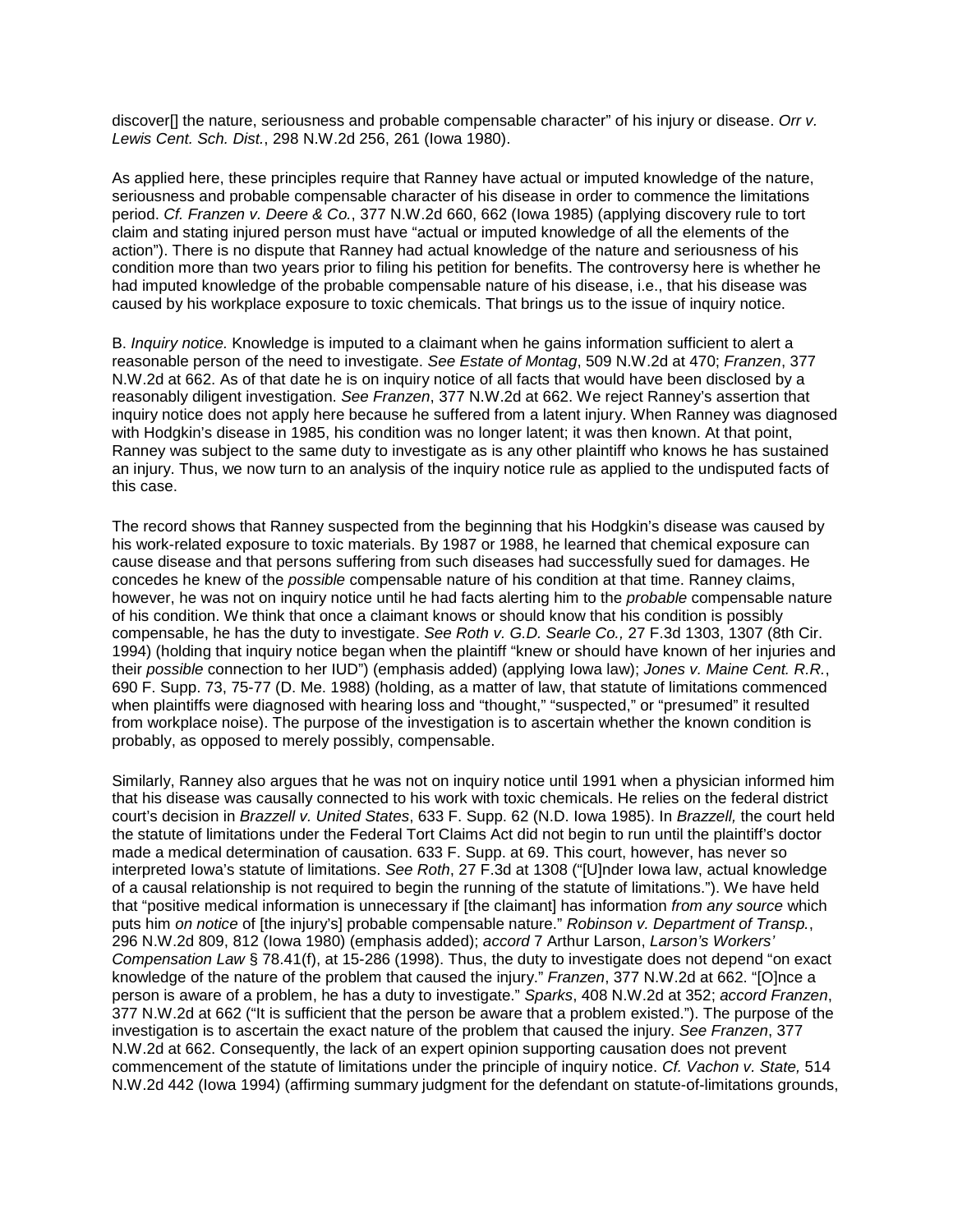despite the plaintiff's claim that statute did not begin until he received a doctor's report that alerted him to the defendant's possible negligence).

If we adopted Ranney's interpretation of when inquiry notice is triggered, the beginning of the limitations period would be postponed until the *successful completion* of the plaintiff's investigation. Such an application of the discovery rule would be contrary to our holdings in *Estate of Montag* and *Franzen*. As we stated in *Franzen*, "[t]he period of limitations is the outer time limit for making the investigation and bringing the action. The period *begins* at the time the person is on inquiry notice." *Franzen*, 377 N.W.2d at 662 (emphasis added); *accord Estate of Montag*, 509 N.W.2d at 470.

We agree with the industrial commissioner that by 1987 or 1988, at the latest, Ranney had enough information to trigger his duty to investigate. *See Nasim v. Warden*, 64 F.3d 951, 956 (4th Cir. 1995) (affirming summary dismissal of complaint on statute-of-limitations grounds because the plaintiff was on inquiry notice that his condition was caused by asbestos exposure when (1) he knew that he was exposed to asbestos, that asbestos presented a health hazard and that he suffered physical and psychological injuries, and (2) he believed that his injury and exposure were linked). As of that date, Ranney was on notice of what a reasonably diligent investigation would have disclosed.

Ranney argues, however, that he conducted a reasonably diligent investigation into the cause of his condition, but was unable to obtain confirmation that his work-related exposure caused his Hodgkin's disease. The undisputed facts establish that Ranney's "investigation" consisted of asking his treating physicians whether there was a causal connection between his chemical exposure and his disease. The undisputed facts also show that his physicians would not commit one way or the other or they told him the cause of Hodgkin's disease was unknown. We hold these facts are insufficient to create a factual issue on the applicability of the discovery rule.

The fact that Ranney's actual investigation was unsuccessful in confirming his suspicions does not toll the statute of limitations. In *United States v. Kubrick*, 444 U.S. 111, 100 S. Ct. 352, 62 L. Ed. 2d 259 (1979), the plaintiff knew of his injury and its probable cause in 1969, but did not know of the defendant's negligence, an additional factual element of his claim, until 1971 when a physician told him the defendant's treatment was improper. 444 U.S. at 114, 100 S. Ct. at 355, 62 L. Ed. 2d at 265. The plaintiff then filed suit. *Id.* at 115, 100 S. Ct. at 356, 62 L. Ed. 2d at 265. In affirming judgment for the defendant on statute-of-limitations grounds, the United States Supreme Court stated:

> [The plaintiff] may be incompetently advised or the medical community may be divided on the crucial issue of negligence, as the experts proved to be on the trial of this case. But however [the plaintiff] is advised, the putative malpractice plaintiff must determine within the period of limitations whether to sue or not, which is precisely the judgment that other tort claimants must make. If he fails to bring suit because he is incompetently or mistakenly told that he does not have a case, we discern no sound reason for visiting the consequences of such error on the defendant by delaying the accrual of the claim until the plaintiff is otherwise informed or himself determines to bring suit, even though more than two years have passed from the plaintiff's discovery of the relevant facts about injury.

*Id.* at 124, 100 S. Ct. at 360, 62 L. Ed. 2d at 270.

We think the same reasoning applies here to Ranney's investigation of the probable cause of his Hodgkin's disease. *See Cochran v. GAF Corp.*, 666 A.2d 245, 249 (Pa. 1995) (affirming summary judgment for the defendant despite the plaintiff's claim that he had not discovered the cause of his lung cancer until two years before he filed suit: "It is well settled that the statute of limitations is not tolled by mistake or misunderstanding. Also, a diligent investigation may require one to seek further medical examination as well as competent legal representation.") (citations omitted). By 1988 at the latest, Ranney knew of the possible connection between his disease and his employment; he had two years